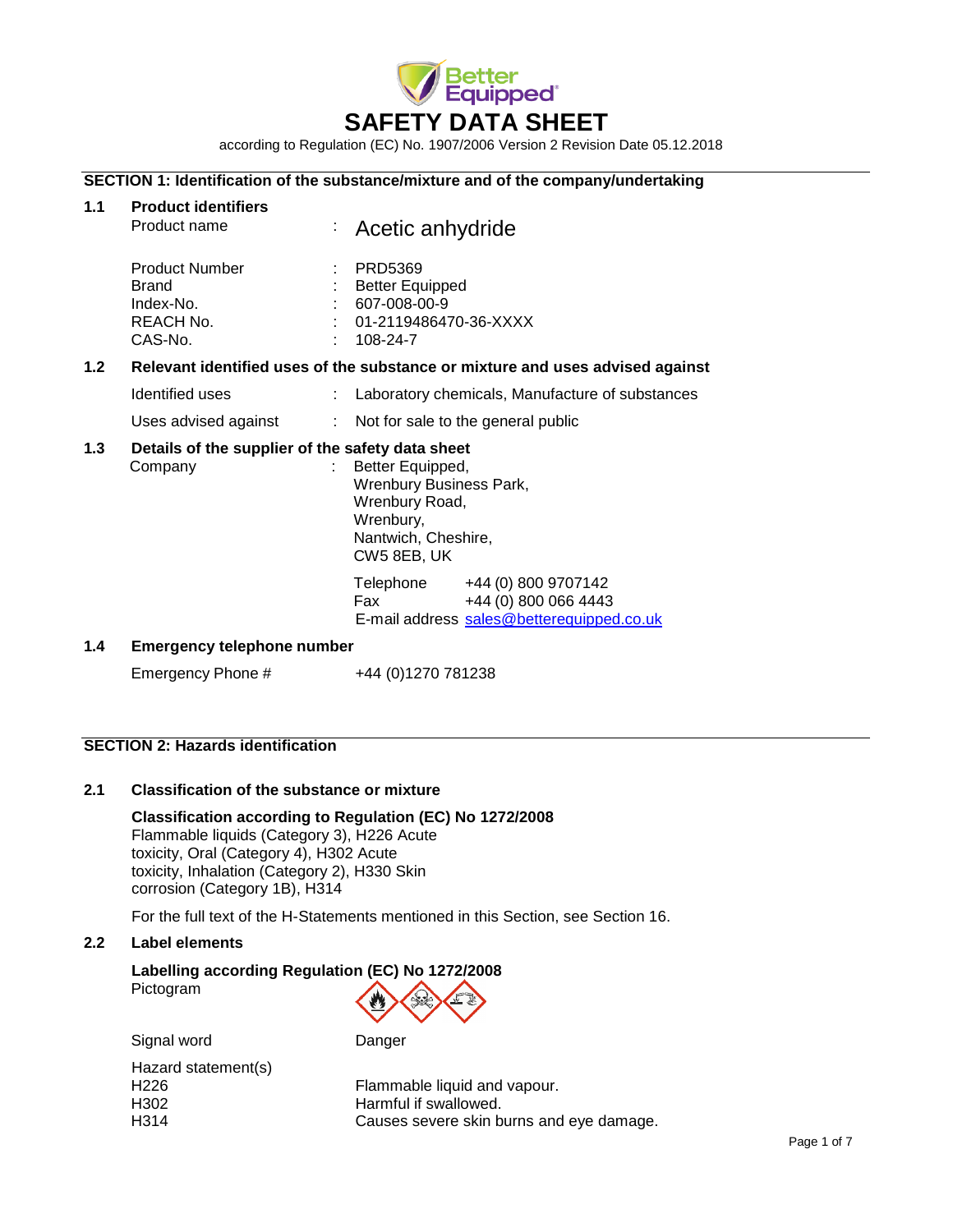

| H <sub>330</sub>                         | Fatal if inhaled.                                                                                                                   |
|------------------------------------------|-------------------------------------------------------------------------------------------------------------------------------------|
| Precautionary statement(s)               |                                                                                                                                     |
| P <sub>210</sub>                         | Keep away from heat, hot surfaces, sparks, open flames and other<br>ignition sources. No smoking.                                   |
| P <sub>260</sub>                         | Do not breathe dust/ fume/ gas/ mist/ vapours/ spray.                                                                               |
| P <sub>280</sub>                         | Wear protective gloves/ protective clothing/ eye protection/ face<br>protection.                                                    |
| $P304 + P340 + P310$                     | IF INHALED: Remove person to fresh air and keep comfortable for<br>breathing. Immediately call a POISON CENTER/doctor.              |
| $P305 + P351 + P338$                     | IF IN EYES: Rinse cautiously with water for several minutes. Remove<br>contact lenses, if present and easy to do. Continue rinsing. |
| P370 + P378                              | In case of fire: Use dry powder or dry sand to extinguish.                                                                          |
| Supplemental Hazard<br><b>Statements</b> | none                                                                                                                                |

## **2.3 Other hazards**

This substance/mixture contains no components considered to be either persistent, bioaccumulative and toxic (PBT), or very persistent and very bioaccumulative (vPvB) at levels of 0.1% or higher. Lachrymator., Reacts violently with water.

## **SECTION 3: Composition/information on ingredients**

### **3.1 Substances**

| Formula                    | : $C_4H_6O_3$             |
|----------------------------|---------------------------|
| Molecular weight           | : $102.09$ g/mol          |
| CAS-No.                    | $: 108-24-7$              |
| EC-No.                     | $: 203 - 564 - 8$         |
| Index-No.                  | 607-008-00-9              |
| <b>Registration number</b> | $: 01-2119486470-36-XXXX$ |

#### **Hazardous ingredients according to Regulation (EC) No 1272/2008**

| Component        |                                           | Classification                   | Concentration |
|------------------|-------------------------------------------|----------------------------------|---------------|
| Acetic anhydride |                                           |                                  |               |
| CAS-No.          | 108-24-7                                  | Flam. Liq. 3; Acute Tox. 4;      | $\leq$ 100 %  |
| EC-No.           | 203-564-8                                 | Acute Tox. 2; Skin Corr. 1B;     |               |
| Index-No.        | 607-008-00-9                              | H226, H302, H330, H314           |               |
|                  | Registration number 01-2119486470-36-XXXX | Concentration limits:            |               |
|                  |                                           | >= 25 %: Skin Corr. 1B,          |               |
|                  |                                           | H314; 5 - < 25 %: Skin Irrit. 2, |               |
|                  |                                           | H315; $5 - 25$ %: Eye Dam. 1,    |               |
|                  |                                           | H318; $1 - 5$ %: Eye Irrit. 2,   |               |
|                  |                                           | H319; $>= 5$ %: STOT SE 3,       |               |
|                  |                                           | H335;                            |               |

For the full text of the H-Statements mentioned in this Section, see Section 16.

# **SECTION 4: First aid measures**

## **4.1 Description of first aid measures**

#### **General advice**

Consult a physician. Show this safety data sheet to the doctor in attendance.

#### **If inhaled**

If breathed in, move person into fresh air. If not breathing, give artificial respiration. Consult a physician.

#### **In case of skin contact**

Take off contaminated clothing and shoes immediately. Wash off with soap and plenty of water. Take victim immediately to hospital. Consult a physician.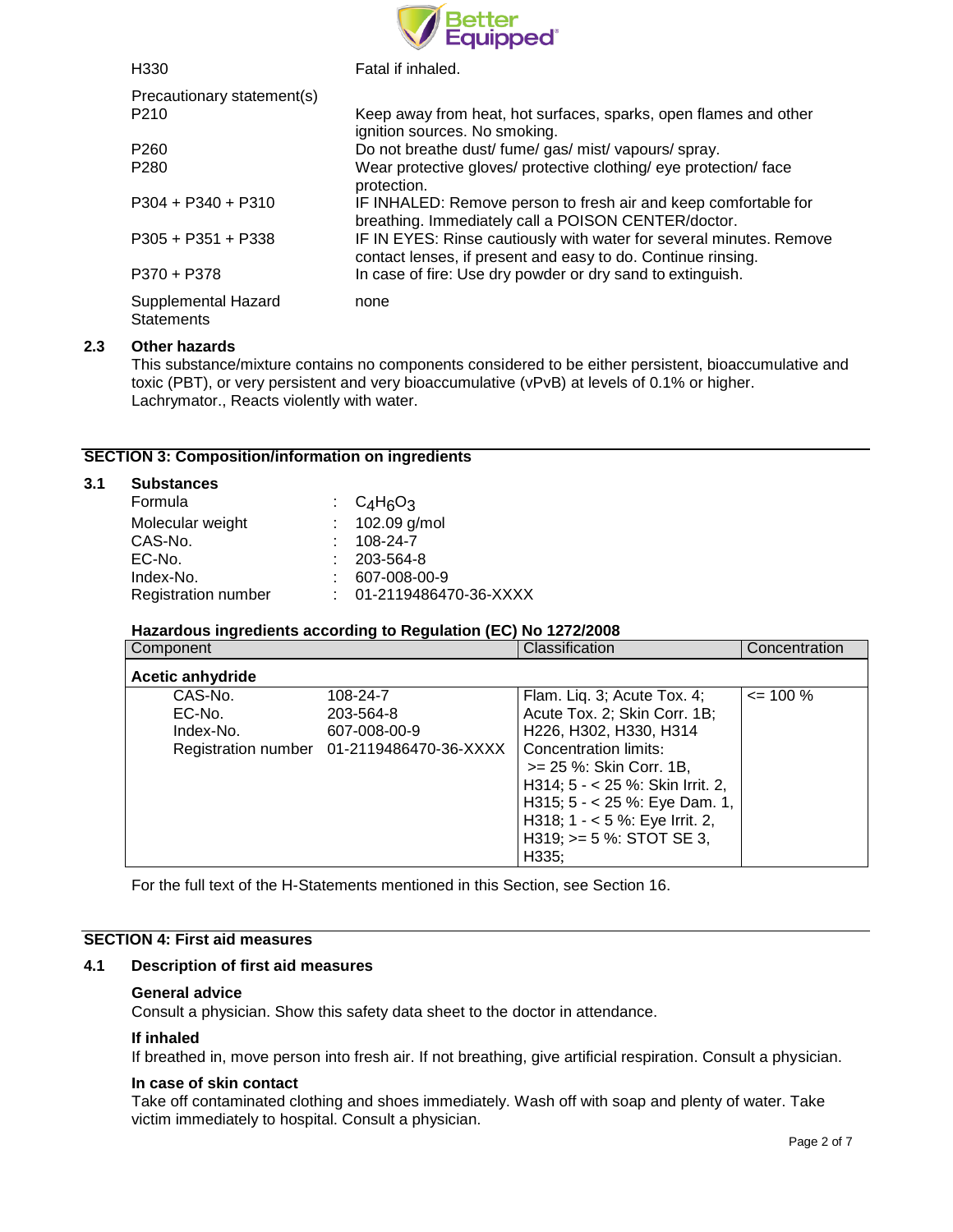

# **In case of eye contact**

Rinse thoroughly with plenty of water for at least 15 minutes and consult a physician.

## **If swallowed**

Do NOT induce vomiting. Never give anything by mouth to an unconscious person. Rinse mouth with water. Consult a physician.

## **4.2 Most important symptoms and effects, both acute and delayed**

The most important known symptoms and effects are described in the labelling (see section 2.2) and/or in section 11

**4.3 Indication of any immediate medical attention and special treatment needed** No data available

# **SECTION 5: Firefighting measures**

## **5.1 Extinguishing media**

**Suitable extinguishing media**

Use water spray, alcohol-resistant foam, dry chemical or carbon dioxide. **Unsuitable extinguishing media** High volume water jet

- **5.2 Special hazards arising from the substance or mixture** Highly flammable liquid and vapour
- **5.3 Advice for firefighters** Wear self-contained breathing apparatus for firefighting if necessary.
- **5.4 Further information** Use water spray to cool unopened containers.

# **SECTION 6: Accidental release measures**

## **6.1 Personal precautions, protective equipment and emergency procedures**

#### **- 6.1.1 For non-emergency personnel**

Wear respiratory protection. Avoid breathing vapours, mist or gas. Ensure adequate ventilation. Remove all sources of ignition. Evacuate personnel to safe areas. Beware of vapours accumulating to form explosive concentrations. Vapours can accumulate in low areas.

# **- 6.1.2 For emergency responders**

Wear respiratory protection. Avoid breathing vapours, mist or gas. Ensure adequate ventilation. Remove all sources of ignition. Evacuate personnel to safe areas. Beware of vapours accumulating to form explosive concentrations. Vapours can accumulate in low areas.

For personal protection see section 8.

# **6.2 Environmental precautions** Prevent further leakage or spillage if safe to do so. Do not let product enter drains. **6.3 Methods and materials for containment and cleaning up**

- Contain spillage, and then collect with an electrically protected vacuum cleaner or by wet-brushing and place in container for disposal according to local regulations (see section 13).
- **6.4 Reference to other sections** For disposal see section 13.

# **SECTION 7: Handling and storage**

## **7.1 Precautions for safe handling**

Avoid contact with skin and eyes. Avoid inhalation of vapour or mist. Keep away from sources of ignition - No smoking.Take measures to prevent the build up of electrostatic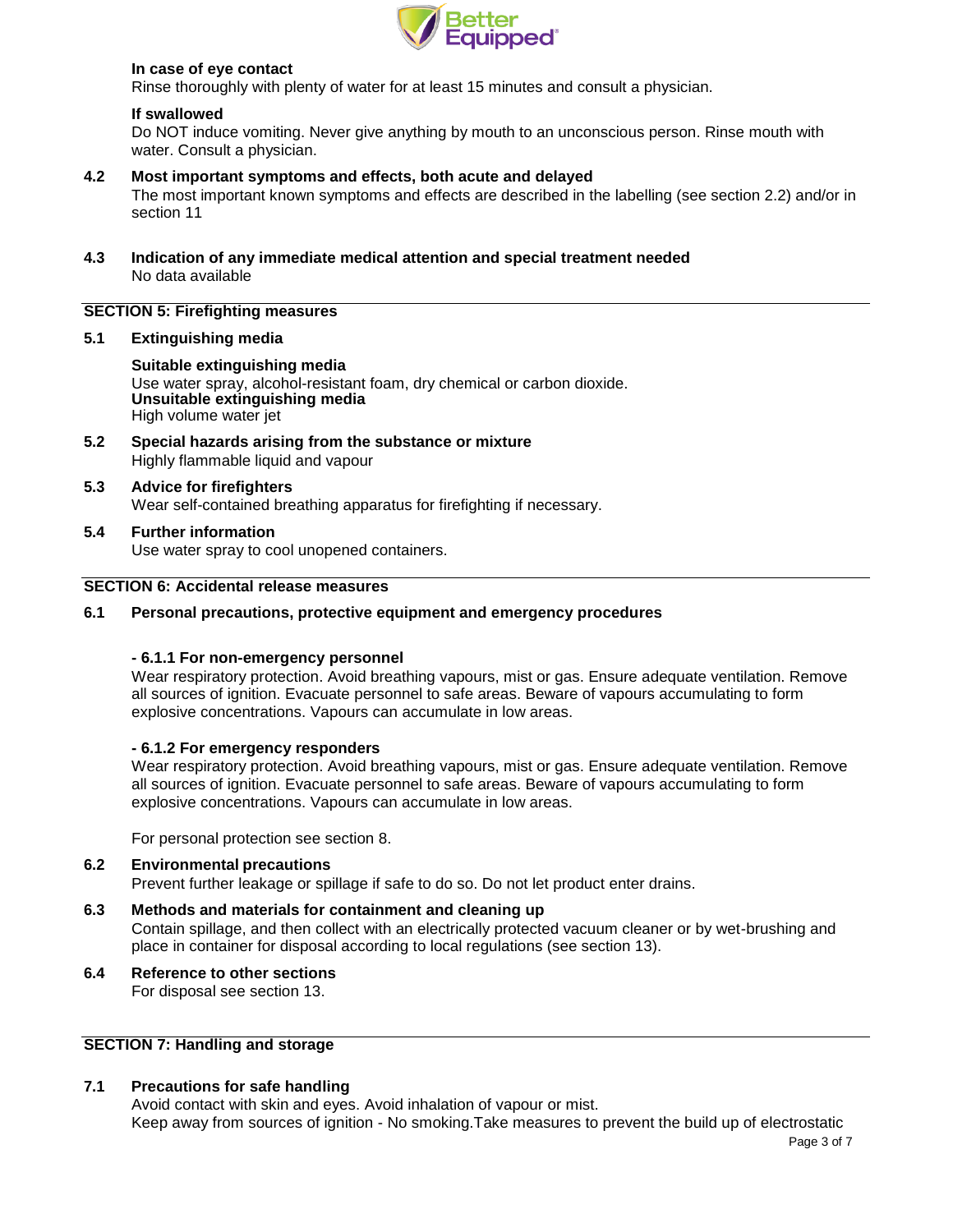

charge.

- 7.1.2 Advice on general occupational hygiene:
- No smoking.
- Do not eat or drink.
- Wash hands after use.
- Remove contaminated clothing.

For precautions see section 2.2.

## **7.2 Conditions for safe storage, including any incompatibilities**

Store in cool place. Keep container tightly closed in a dry and well-ventilated place. Containers which are opened must be carefully resealed and kept upright to prevent leakage.

Reacts violently with water.

# **7.3 Specific end use(s)**

Apart from the uses mentioned in section 1.2 no other specific uses are stipulated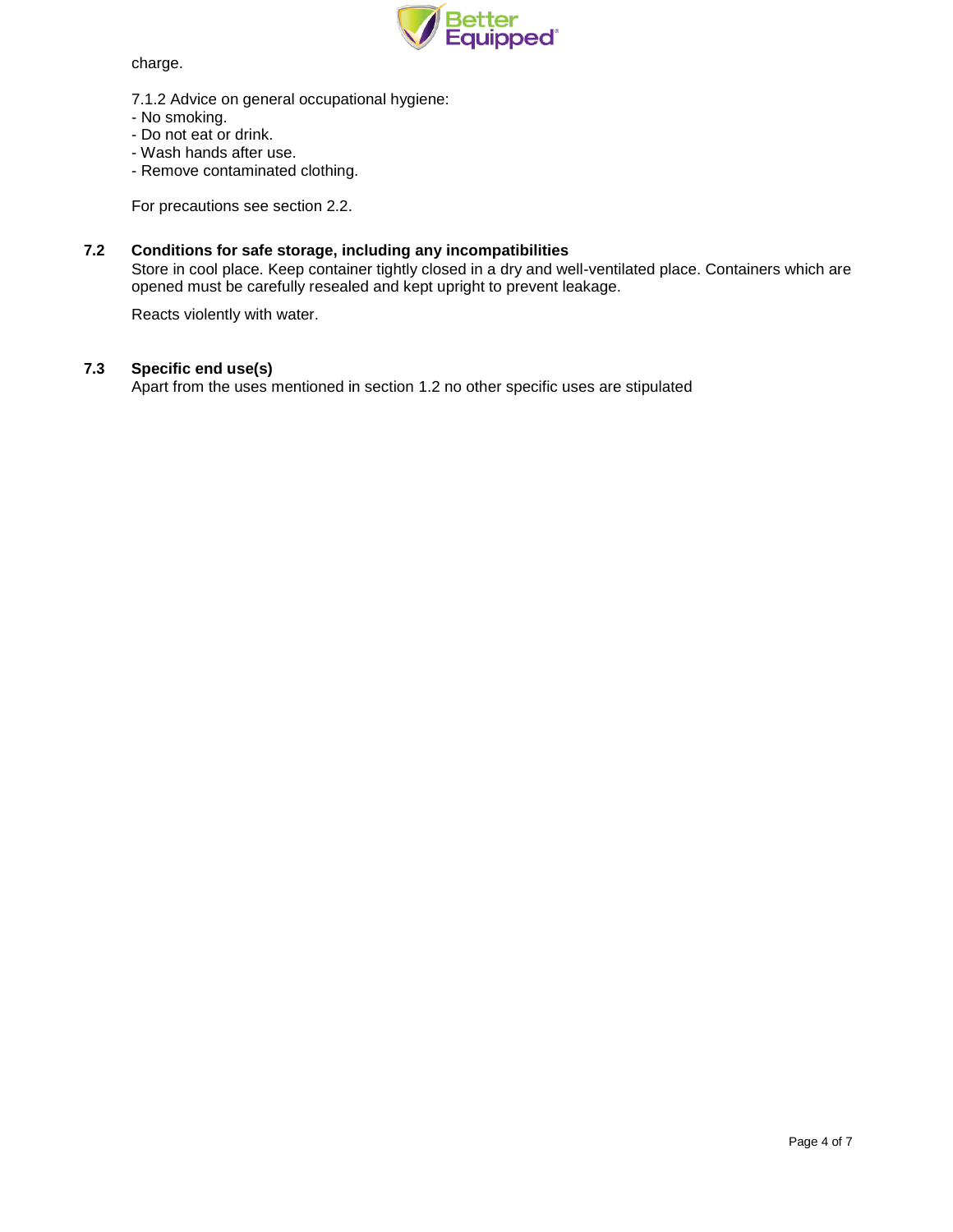

# **SECTION 8: Exposure controls/personal protection**

### **8.1 Control parameters**

# **Components with workplace control parameters**

| Component        | CAS-No.  | ValueForm   | Control              | <b>Basis</b>             |
|------------------|----------|-------------|----------------------|--------------------------|
|                  |          | of exposure | parameters           |                          |
| Acetic anhydride | 108-24-7 | <b>STEL</b> | 2 ppm                | UK. EH40 WEL - Workplace |
|                  |          |             | 10 mg/m $3$          | <b>Exposure Limits</b>   |
|                  |          | TWA         | $0.5$ ppm            | UK. EH40 WEL - Workplace |
|                  |          |             | $2.5 \text{ mg/m}$ 3 | <b>Exposure Limits</b>   |

## **8.1.2 Information on currently recommended monitoring procedures**

For currently recommended monitoring procedures, see HSE series 'Methods for the Determination of Hazardous Substances' (MDHS)

## **8.1.3 The relevant DNELs and PNECs for the substance/s for the exposure scenarios:**

DNEL's. The derived no- or minimum effect level (DN(M)EL) is the level of exposure above which a human should not be exposed to a substance. Please note that when more than one summary is provided, DN(M)EL values may refer to constituents of the substance and not to the substance as a whole.

## **Data for WORKERS**

| <b>INHALATION</b><br>Threshold<br>Exposure |                                                      | Most sensitive study              |  |  |
|--------------------------------------------|------------------------------------------------------|-----------------------------------|--|--|
| <b>Systemic Effects</b>                    |                                                      |                                   |  |  |
| Long-term:                                 | (DNEL) 4.2 mg/m <sup>3</sup>                         | irritation (respiratory<br>tract) |  |  |
| Acute /short term:                         | Hazard unknown (no further<br>information necessary) |                                   |  |  |
| Local Effects                              |                                                      |                                   |  |  |
| Long-term:                                 | (DNEL) 4.2 mg/m <sup>3</sup>                         | irritation (respiratory<br>tract) |  |  |
| Acute /short term:                         | (DNEL) 12.6 mg/m <sup>3</sup>                        | irritation (respiratory<br>tract) |  |  |
| <b>DERMAL Exposure</b>                     | Threshold                                            | Most sensitive study              |  |  |
| <b>Systemic Effects</b>                    |                                                      |                                   |  |  |
| Long-term:                                 | Medium hazard (no threshold<br>derived)              |                                   |  |  |
| Acute /short term:                         | Medium hazard (no threshold<br>derived)              |                                   |  |  |
| <b>Local Effects</b>                       |                                                      |                                   |  |  |
| Long-term:                                 | Medium hazard (no threshold<br>derived)              |                                   |  |  |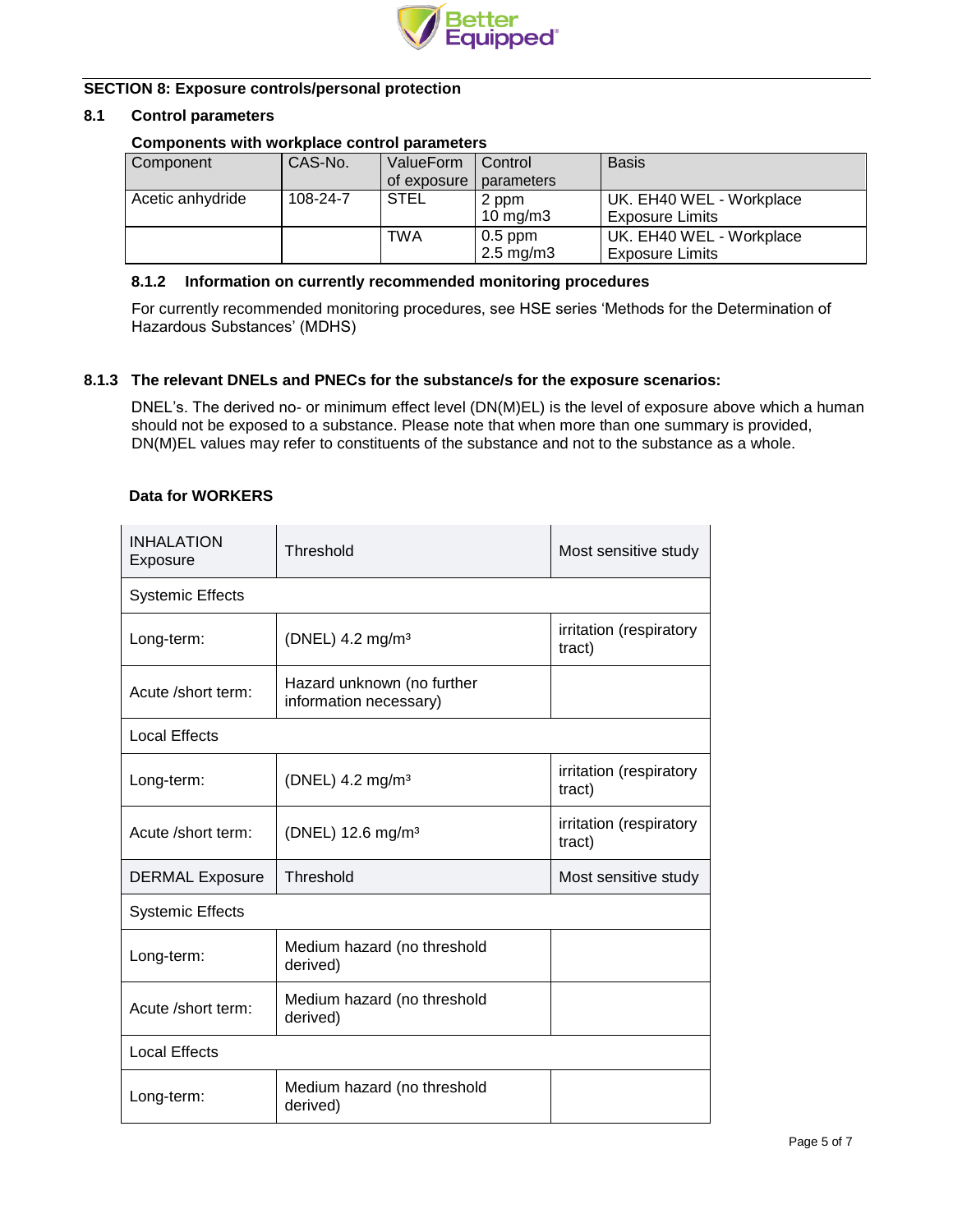

| Acute /short term:                   | Medium hazard (no threshold<br>derived) |  |  |  |
|--------------------------------------|-----------------------------------------|--|--|--|
| <b>EYE Exposure</b>                  |                                         |  |  |  |
| Medium hazard (no threshold derived) |                                         |  |  |  |

# **Data for the GENERAL POPULATION**

| <b>INHALATION Exposure</b> | Threshold            | Most sensitive study |  |  |  |  |
|----------------------------|----------------------|----------------------|--|--|--|--|
| <b>Systemic Effects</b>    |                      |                      |  |  |  |  |
| Long-term:                 | No hazard identified |                      |  |  |  |  |
| Acute /short term:         | No hazard identified |                      |  |  |  |  |
| <b>Local Effects</b>       |                      |                      |  |  |  |  |
| Long-term:                 | No hazard identified |                      |  |  |  |  |
| Acute /short term:         | No hazard identified |                      |  |  |  |  |
| <b>DERMAL Exposure</b>     | Threshold            | Most sensitive study |  |  |  |  |
| <b>Systemic Effects</b>    |                      |                      |  |  |  |  |
| Long-term:                 | No hazard identified |                      |  |  |  |  |
| Acute /short term:         | No hazard identified |                      |  |  |  |  |
| <b>Local Effects</b>       |                      |                      |  |  |  |  |
| Long-term:                 | No hazard identified |                      |  |  |  |  |
| Acute /short term:         | No hazard identified |                      |  |  |  |  |
| <b>ORAL Exposure</b>       | Threshold            | Most sensitive study |  |  |  |  |
| <b>Systemic Effects</b>    |                      |                      |  |  |  |  |
| Long-term:                 | No hazard identified |                      |  |  |  |  |
| Acute /short term:         | No hazard identified |                      |  |  |  |  |
| <b>EYE Exposure</b>        |                      |                      |  |  |  |  |
| No hazard identified       |                      |                      |  |  |  |  |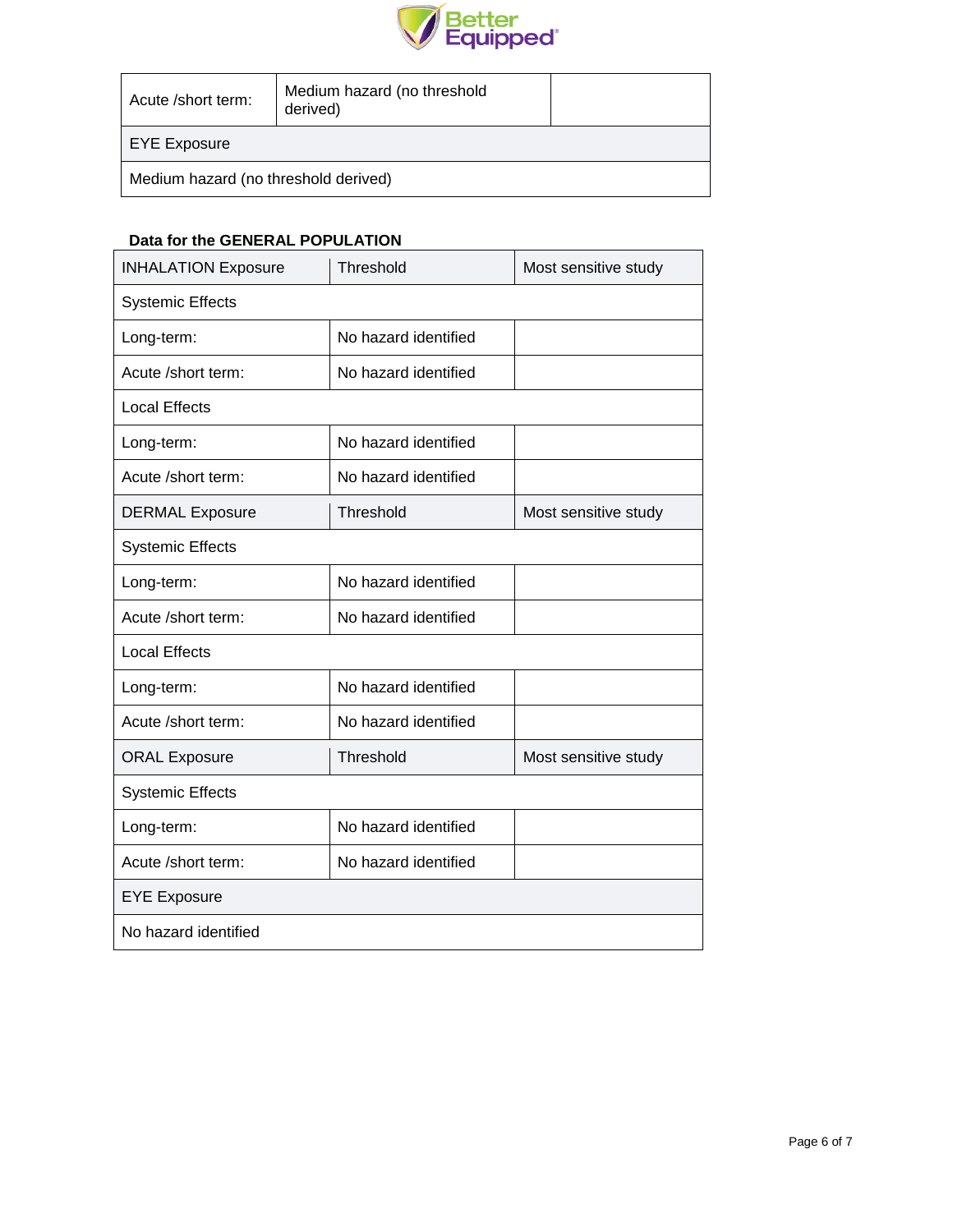

PNEC's. The Predicted No-Effect Concentration (PNEC) value is the concentration of a substance below which adverse effects in the environment are not expected to occur. Please note that when more than one summary is provided, PNEC values may refer to constituents of the substance and not to the substance as a whole.

| Hazard for Aquatic Organisms         |                             |  |  |  |
|--------------------------------------|-----------------------------|--|--|--|
| Freshwater                           | 3.058 mg/L $(4)$            |  |  |  |
| Intermittent releases (freshwater)   | 30.58 mg/L (4)              |  |  |  |
| Marine water                         | 305.8 µg/L (4)              |  |  |  |
| Intermittent releases (marine water) |                             |  |  |  |
| Sewage treatment plant (STP)         | 115 mg/L (4)                |  |  |  |
| Sediment (freshwater)                | 11.36 mg/kg sediment dw (4) |  |  |  |
| Sediment (marine water)              | 1.136 mg/kg sediment dw (4) |  |  |  |
| Hazard for Air                       |                             |  |  |  |
| Air                                  | ۰                           |  |  |  |
| Hazard for Terrestrial Organism      |                             |  |  |  |
| Soil                                 | 470 µg/kg soil dw (4)       |  |  |  |
| <b>Hazard for Predators</b>          |                             |  |  |  |
| Secondary poisoning                  |                             |  |  |  |

### **8.2 Exposure controls**

#### **Appropriate engineering controls**

Avoid contact with skin, eyes and clothing. Wash hands before breaks and immediately after handling the product. Use Local exhaust ventilation (LEV).

#### **Personal protective equipment**

#### **Eye/face protection**

Tightly fitting safety goggles. Faceshield (8-inch minimum). Use equipment for eye protection tested and approved under appropriate government standards such as NIOSH (US) or EN 166(EU).

## **Skin protection**

Handle with gloves. Gloves must be inspected prior to use. Use proper glove removal technique (without touching glove's outer surface) to avoid skin contact with this product. Dispose of contaminated gloves after use in accordance with applicable laws and good laboratory practices. Wash and dry hands.

The selected protective gloves have to satisfy the specifications of EU Directive 89/686/EEC and the standard EN 374 derived from it.

Full contact Material: butyl-rubber Minimum layer thickness: 0.3 mm Break through time: 480 min Material tested:Butoject® (KCL 897 / Aldrich Z677647, Size M)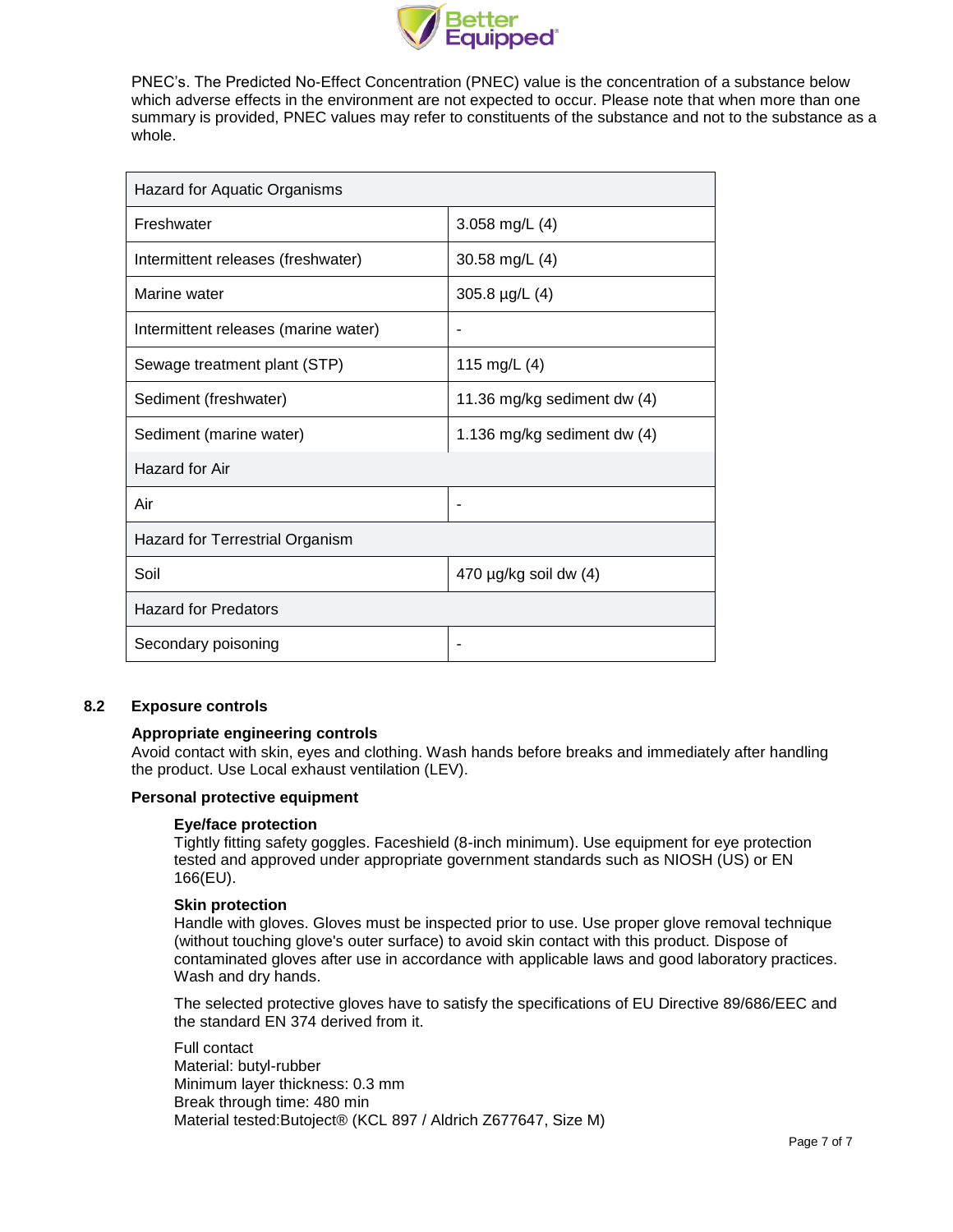

Splash contact Material: Nature latex/chloroprene Minimum layer thickness: 0.6 mm Break through time: 60 min Material tested:Lapren® (KCL 706 / Aldrich Z677558, Size M)

data source: KCL GmbH, D-36124 Eichenzell, phone +49 (0)6659 87300, e-mail [sales@kcl.de,](mailto:sales@kcl.de) test method: EN374

If used in solution, or mixed with other substances, and under conditions which differ from EN 374, contact the supplier of the CE approved gloves. This recommendation is advisory only and must be evaluated by an industrial hygienist and safety officer familiar with the specific situation of anticipated use by our customers. It should not be construed as offering an approval for any specific use scenario.

## **Body Protection**

Complete suit protecting against chemicals, Flame retardant antistatic protective clothing., The type of protective equipment must be selected according to the concentration and amount of the dangerous substance at the specific workplace.

## **Respiratory protection**

Where risk assessment shows air-purifying respirators are appropriate use a full-face respirator with multi-purpose combination (US) or type ABEK (EN 14387) respirator cartridges as a backup to engineering controls. If the respirator is the sole means of protection, use a full-face supplied air respirator. Use respirators and components tested and approved under appropriate government standards such as NIOSH (US) or CEN (EU).

## **Control of environmental exposure**

Prevent further leakage or spillage if safe to do so. Do not let product enter drains.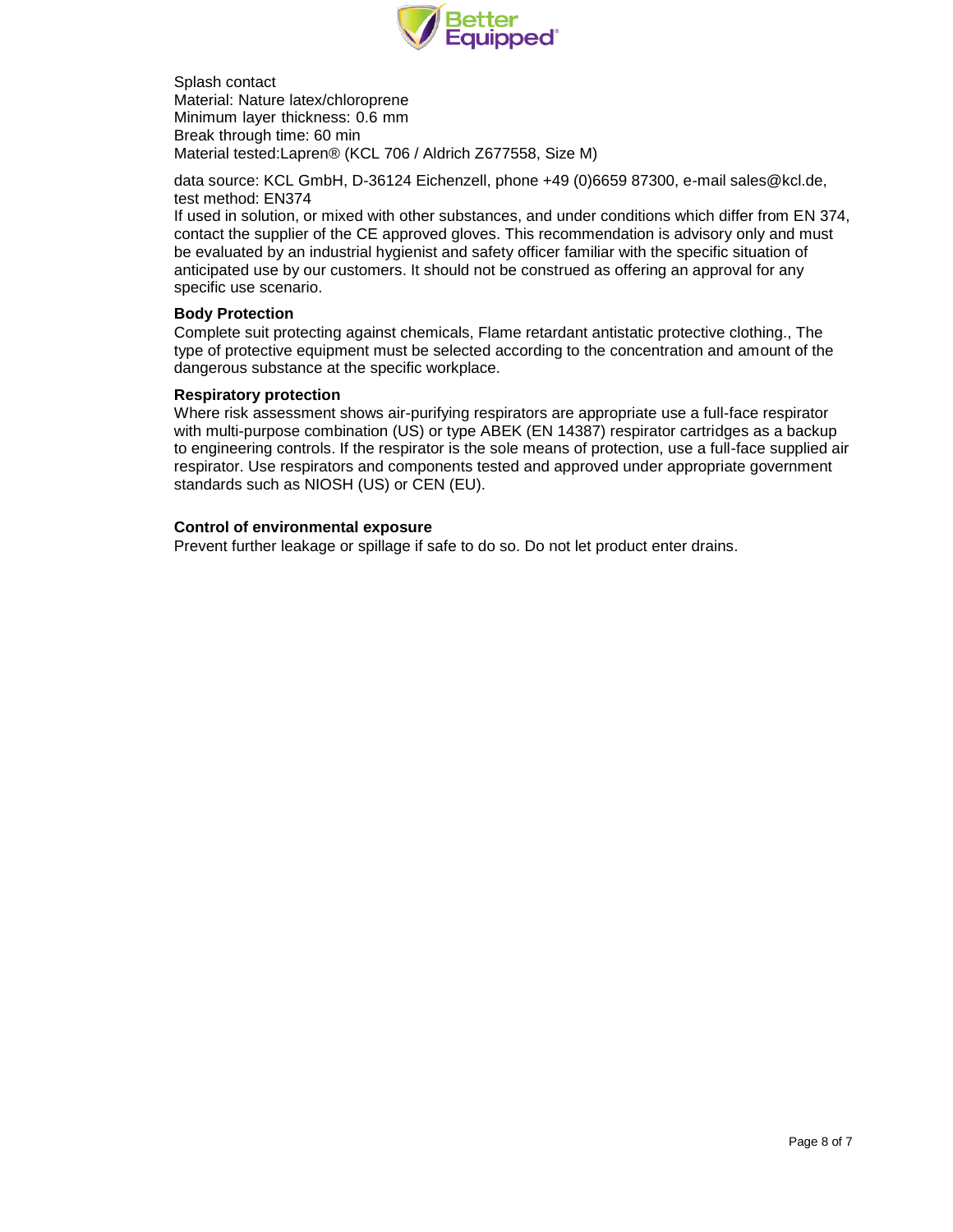

# **SECTION 9: Physical and chemical properties**

# **9.1 Information on basic physical and chemical properties**

|     | a) | Appearance                                         | Form: liquid<br>Colour: colourless                                  |
|-----|----|----------------------------------------------------|---------------------------------------------------------------------|
|     | b) | Odour                                              | pungent                                                             |
|     | c) | <b>Odour Threshold</b>                             | No data available                                                   |
|     | d) | pH                                                 | No data available                                                   |
|     | e) | Melting point/freezing<br>point                    | Melting point/range: -73 °C - lit.                                  |
|     | f) | Initial boiling point and<br>boiling range         | 138 - 140 °C - lit.                                                 |
|     | g) | Flash point                                        | 49 °C - closed cup                                                  |
|     | h) | Evaporation rate                                   | No data available                                                   |
|     | i) | Flammability (solid, gas) No data available        |                                                                     |
|     | j) | Upper/lower<br>flammability or<br>explosive limits | Upper explosion limit: 10.3 %(V)<br>Lower explosion limit: 2.7 %(V) |
|     | k) | Vapour pressure                                    | 5 hPa at 20 °C<br>13 hPa at 36 °C<br>6.69 hPa                       |
|     | I) | Vapour density                                     | $3.52 - (Air = 1.0)$                                                |
|     | m) | Relative density                                   | $1.08$ g/cm3                                                        |
|     | n) | Water solubility                                   | slightly soluble                                                    |
|     | O) | Partition coefficient: n-<br>octanol/water         | log Pow: ca.-0.27                                                   |
|     | p) | Auto-ignition<br>temperature                       | 316 °C                                                              |
|     | q) | Decomposition<br>temperature                       | No data available                                                   |
|     | r) | Viscosity                                          | No data available                                                   |
|     | s) | <b>Explosive properties</b>                        | No data available                                                   |
|     | t) | Oxidizing properties                               | No data available                                                   |
| 9.2 |    | Other safety information                           |                                                                     |
|     |    | Surface tension                                    | 32.7 mN/m at 20 °C                                                  |
|     |    | Relative vapour density                            | $3.52 - (Air = 1.0)$                                                |
|     |    |                                                    |                                                                     |

# **SECTION 10: Stability and reactivity**

# **10.1 Reactivity** Will react violently in contact with water **10.2 Chemical stability** Stable under recommended storage conditions.

**10.3 Possibility of hazardous reactions** None based on normal processing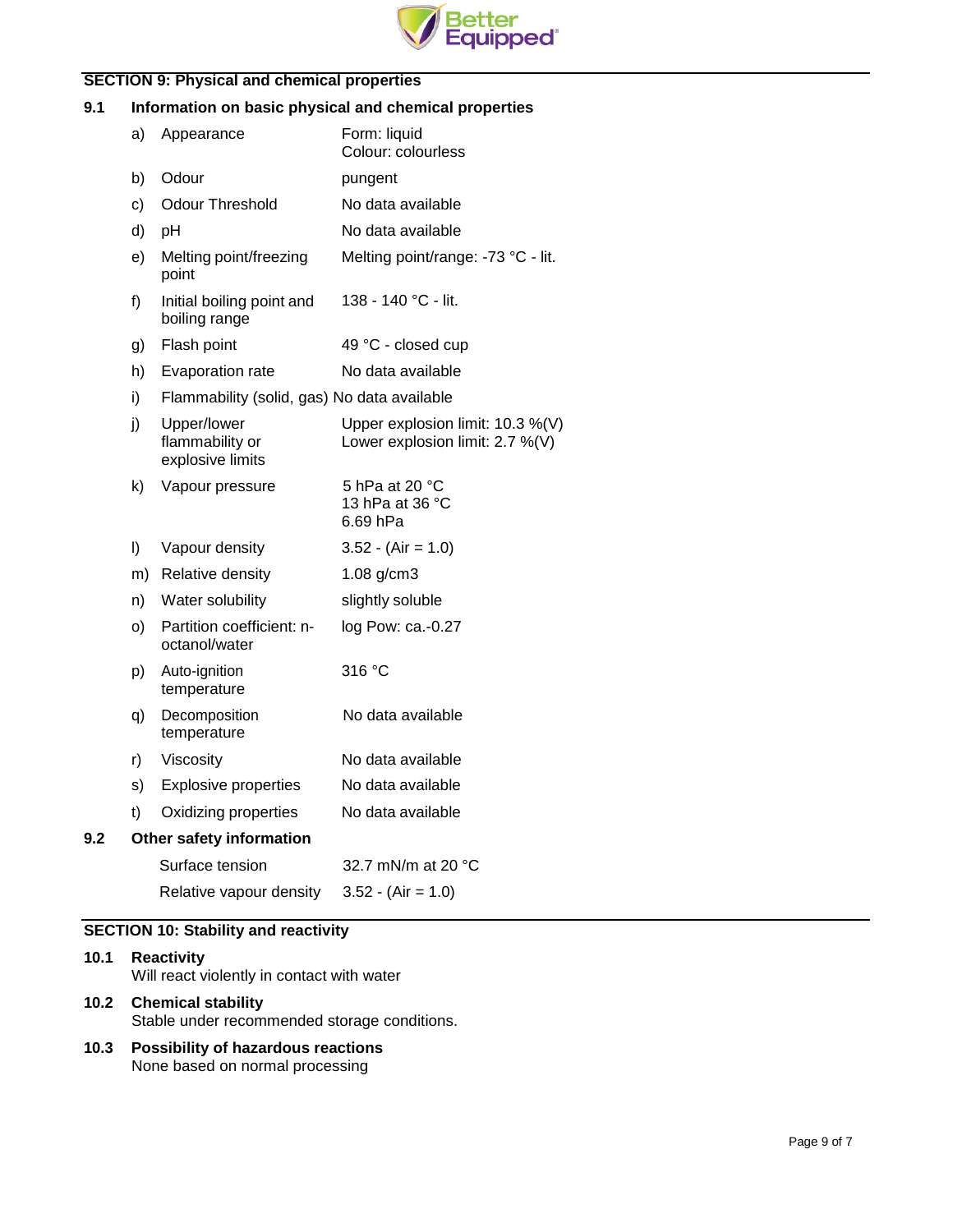

## **10.4 Conditions to avoid** Do not allow water to enter container because of violent reaction. Heat, flames and sparks.

- **10.5 Incompatible materials** acids, Alcohols, Bases, Oxidizing agents, Reducing agents, Powdered metals
- **10.6 Hazardous decomposition products** Hazardous decomposition products formed under fire conditions. - Carbon oxides Other decomposition products - No data available In the event of fire: see section 5

# **SECTION 11: Toxicological information**

## **11.1 Information on toxicological effects**

## **Acute toxicity**

oral

LD50 630 mg/kg bw (rat)

Interpretations of results: Harmful

Inhalation

LC50 (4 h) 4.2 - 8.5 mg/L air (rat)

LC100 (6 h) 1.67 mg/L air (rat)

Interpretations of results: Harmful

## **Repeated dose toxicity – inhalation**

NOEL (rat): 1 ppm NOAEC (rat): 4.2 mg/m<sup>3</sup> air LOAEC (rat): 104 mg/m<sup>3</sup> air

#### **Carcinogenicity**

IARC: No component of this product present at levels greater than or equal to 0.1% is identified as probable, possible or confirmed human carcinogen by IARC.

#### **Additional Information**

RTECS: AK1925000

Burning sensation, cough, wheezing, laryngitis, Shortness of breath, spasm, inflammation and edema of the larynx, spasm, inflammation and edema of the bronchi, pneumonitis, pulmonary edema, Material is extremely destructive to tissue of the mucous membranes and upper respiratory tract, eyes, and skin., To the best of our knowledge, the chemical, physical, and toxicological properties have not been thoroughly investigated.

# **SECTION 12: Ecological information**

#### **12.1 Toxicity**

## **Short–term toxicity to fish**

LC50 (4 days) 300.82 - 1 000 mg/L

LC50 (48 h) 265 - 279 mg/L

LC0 (4 days) 368 mg/L

LC0 (48 h) 216 - 252 mg/L

LC100 (4 days) 452 mg/L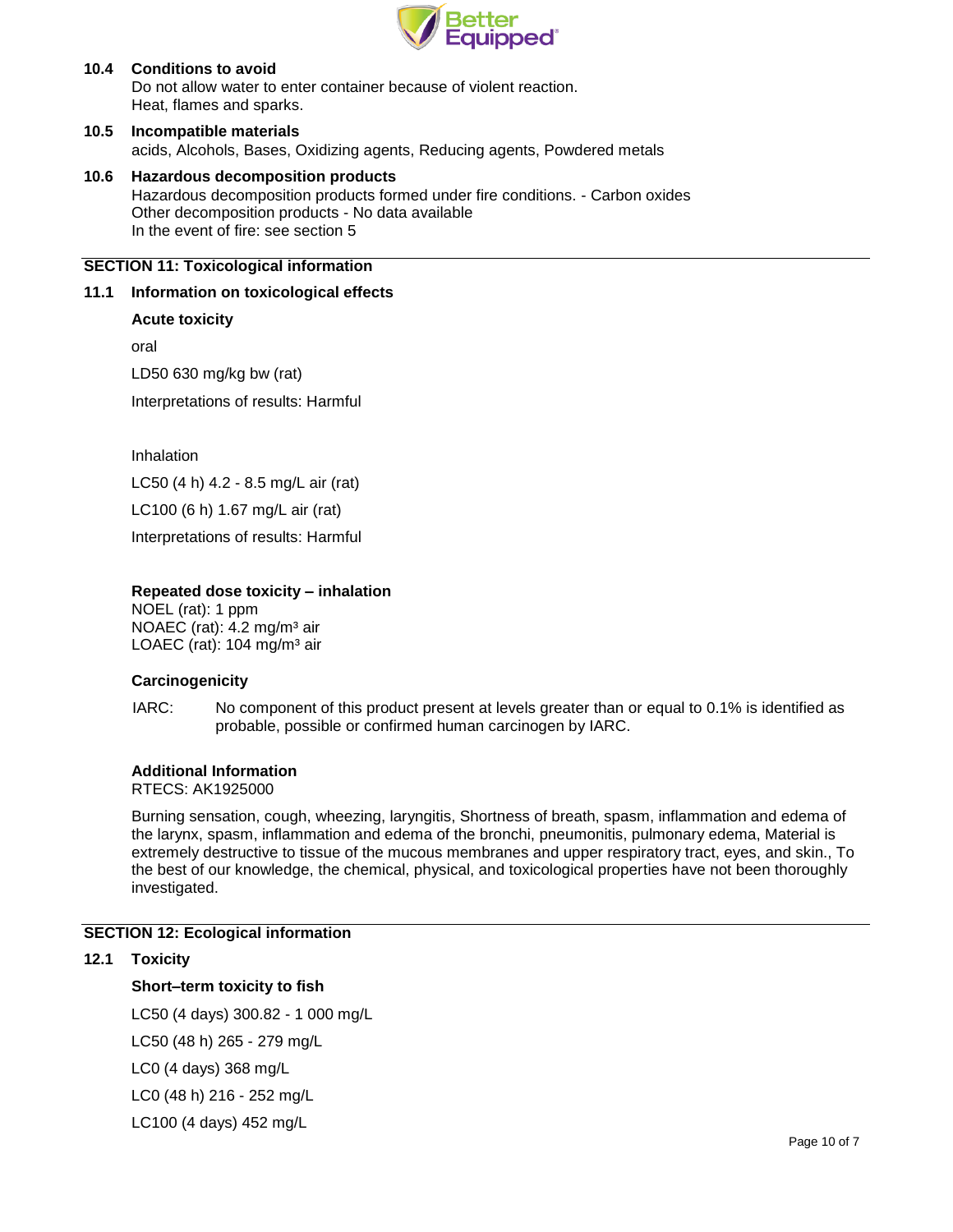

## **Short–term toxicity to aquatic invertebrates**

EC50 (48 h) 300.82 - 1 000 mg/L EC50 (24 h) 55 - 6 000 mg/L EC0 (24 h) 47 - 1 370 mg/L EC100 (24 h) 5.9 g/L

# **Toxicity to aquatic algae and cyanobacteria**

EC50 (72 h) 300.82 - 1 000 mg/L NOEC (72 h) 300.82 - 1 000 mg/L

# **Toxicity to microorganisms**

NOEC (16 h) 1.15 g/L

# **12.2 Persistence and degradability**

No data available

# **12.3 Bioaccumulative potential**

No data available

## **12.4 Mobility in soil**

No data available

## **12.5 Results of PBT and vPvB assessment**

This substance/mixture contains no components considered to be either persistent, bioaccumulative and toxic (PBT), or very persistent and very bioaccumulative (vPvB) at levels of 0.1% or higher.

# **12.6 Other adverse effects**

## **SECTION 13: Disposal considerations**

#### **13.1 Waste treatment methods**

#### **Product**

Burn in a chemical incinerator equipped with an afterburner and scrubber but exert extra care in igniting as this material is highly flammable. Offer surplus and non-recyclable solutions to a licensed disposal company. Unused product may be returned and reused, in addition to disposal.

#### **Contaminated packaging**

Dispose of as unused product.